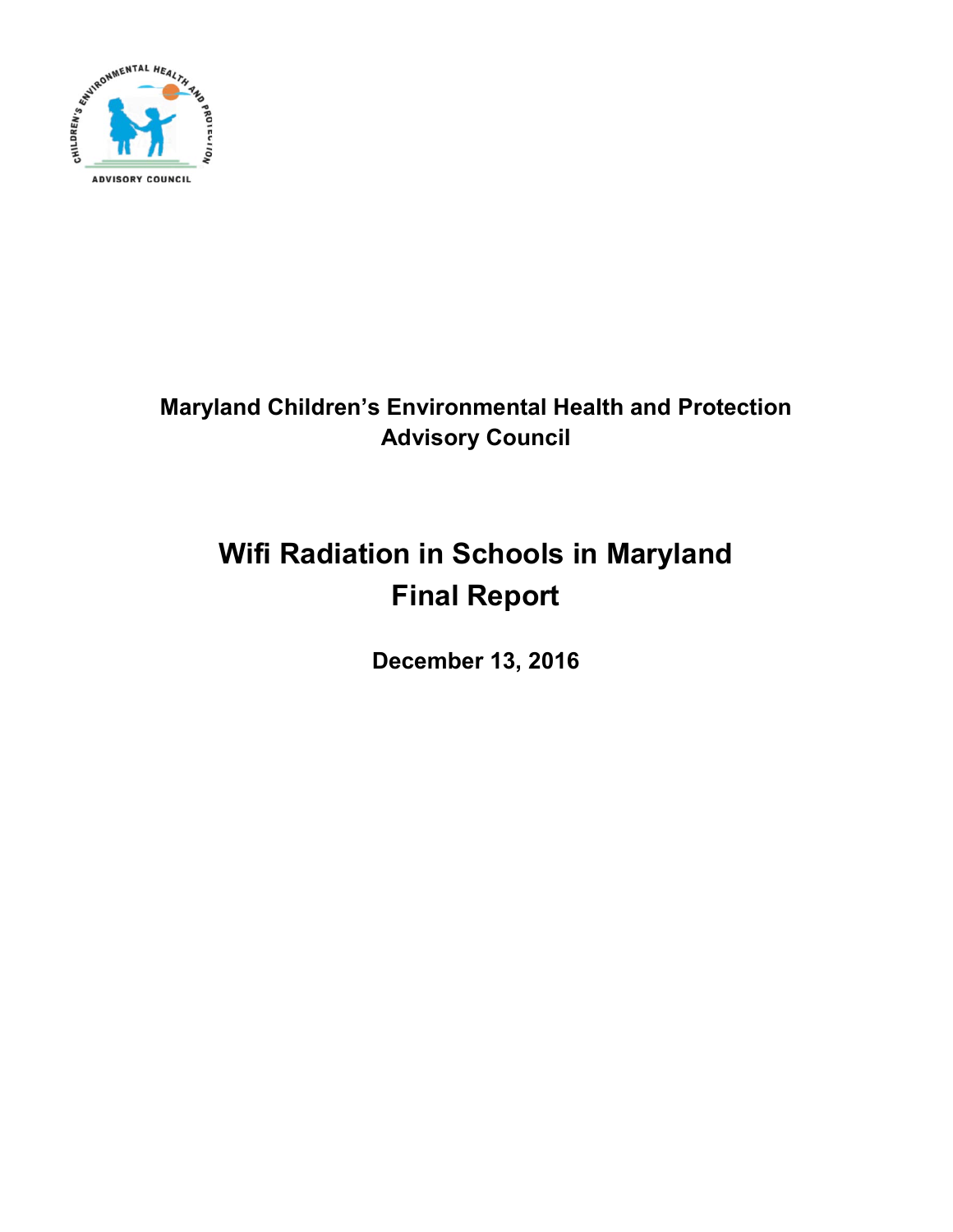# **CONTENTS**

| APPENDIX A: Members of the Children's Environmental Health and Protection Advisory Council |  |  |
|--------------------------------------------------------------------------------------------|--|--|
| APPENDIX B: Review and Analysis of Wi-Fi Devices and Radiofrequency Radiation in Schools   |  |  |
| APPENDIX C: Presentation to CEHPAC on WiFi (September 9, 2014)                             |  |  |
| APPENDIX D: Materials Provided to CEHPAC by the Public                                     |  |  |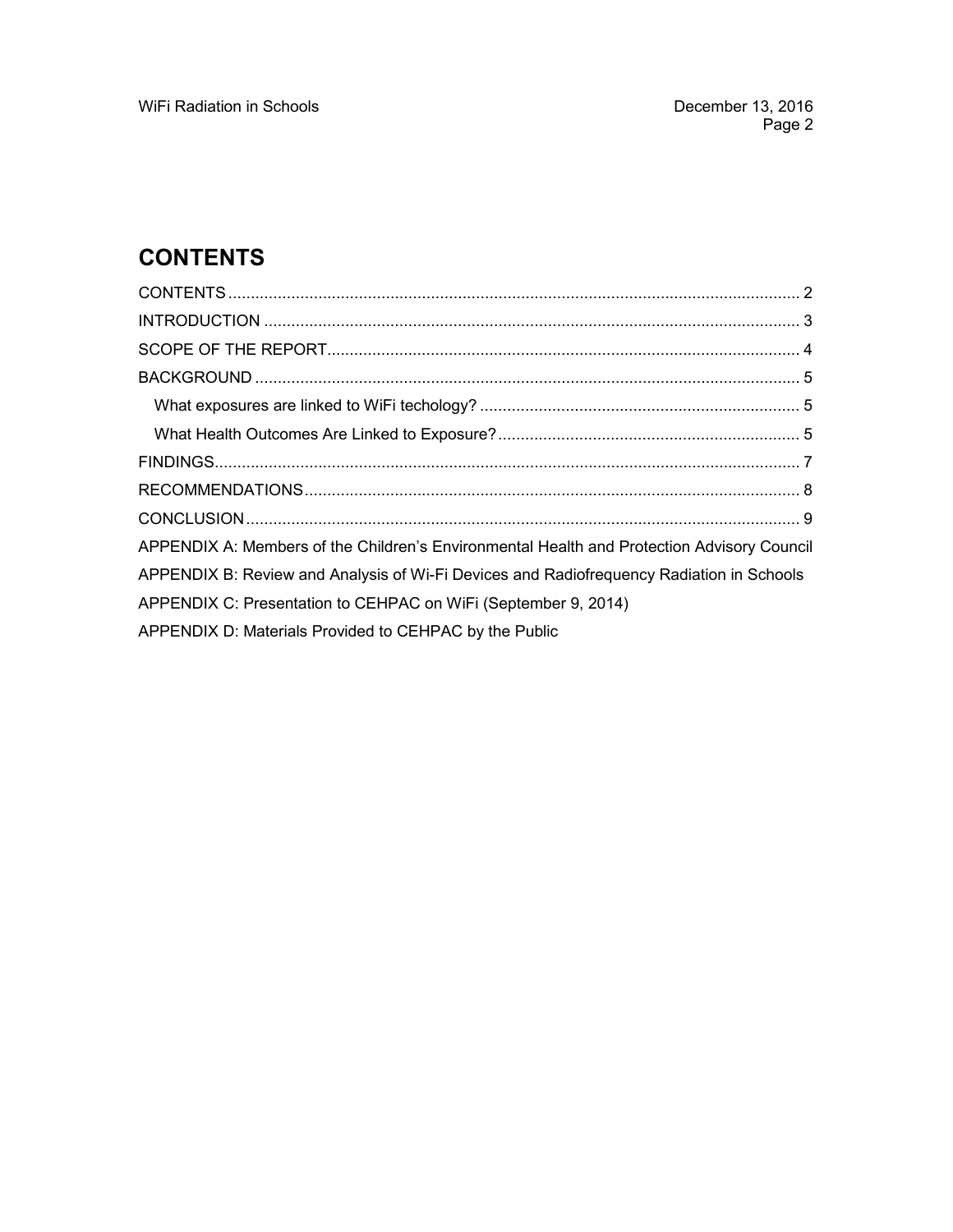#### **INTRODUCTION**

The Maryland Children's Environmental Health and Protection Advisory Council (the Council) identifies environmental health issues that impact children and seeks to protect them from exposure to environmental hazards. Under Md. Code Ann., Health-General §13–1506, one of the responsibilities of CEHPAC is to:

(4) Gather and disseminate information to the public, including the research and medical communities, community–based organizations, schools, and State agencies, on how to reduce, treat, and eliminate children's exposures to environmental hazards to further the public's understanding of the environmental hazards that may potentially affect children;

and

(5) Recommend uniform guidelines for State agencies to follow to help reduce and eliminate children's exposure to environmental hazards, especially in areas reasonably accessible to children…

In May, 2014, the Council received a request from a member of the public to consider the health and safety of wireless radiation (microwave radiation). The Council subsequently discussed the issue and heard from the public over a series of meetings, and invited input from the public. It also received a presentation on the topic from a resident physician in training in the Johns Hopkins Preventive Medicine Residency Program, and a literature review prepared by a graduate student enrolled in the University of Maryland School of Public Health. Throughout the process, the Council has heard from concerned citizens about the issue.

Based on this input, a work group of the Council (see Appendix A for Council and work group members) prepared an initial draft of this report, which was then reviewed by the Council. The work group set out to answer the following questions:

- 1. What exposures are linked to WiFi technology?
- 2. What health outcomes are linked to exposure?
- 3. Is the Federal Communications Commission radio-frequency energy exposure limit protective of children when it comes to WiFi exposures? Is it overprotective?
- 4. What are the policy options?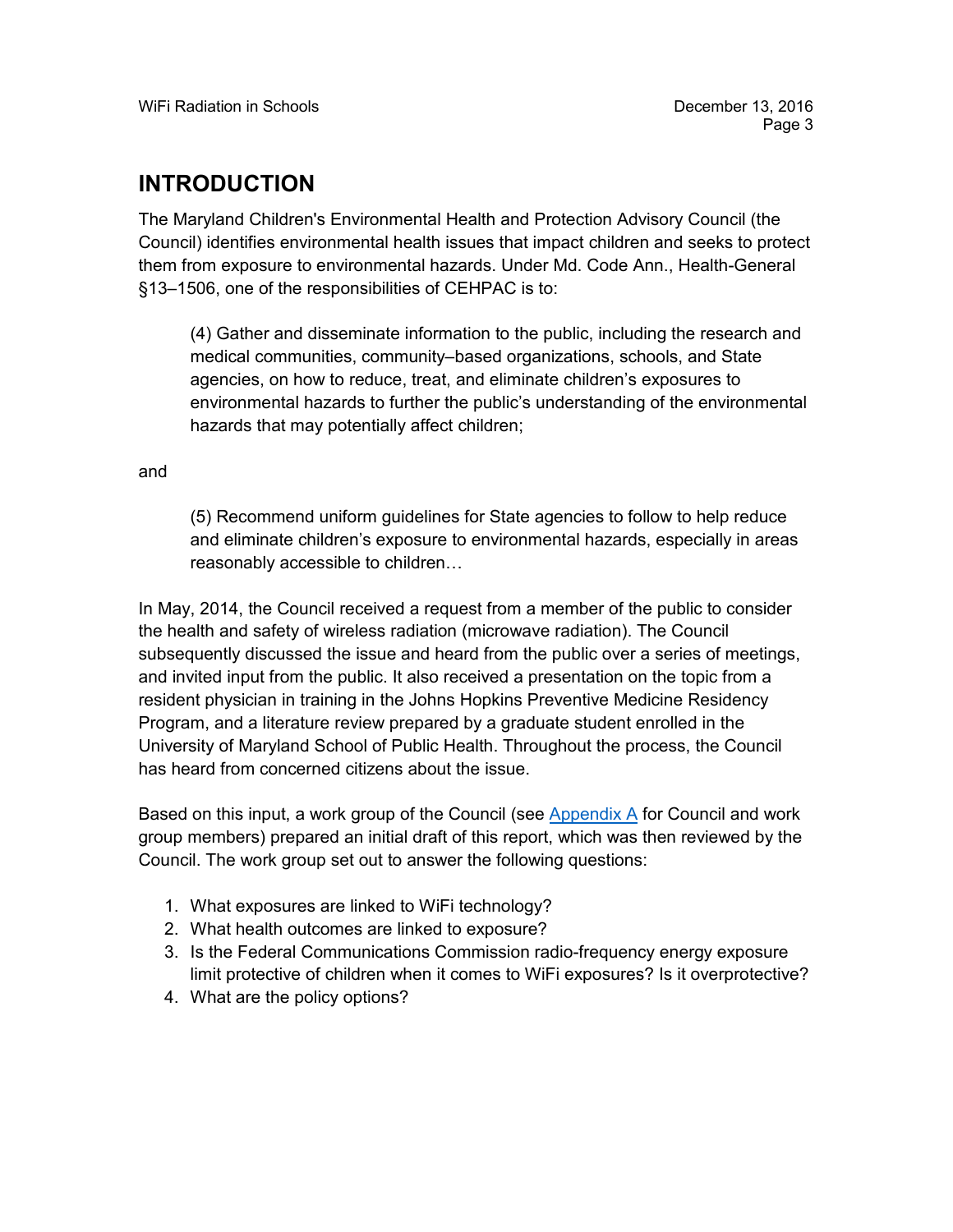#### **SCOPE OF THE REPORT**

The original request concerned non-ionizing radiation generally, but focused on WiFi radiation in schools (see Background, below). In subsequent Council meetings the issue has at various times been framed as concerns about all WiFi radiation, or particular sources of non-ionizing radiation in schools (primarily, school-based WiFi routers), instructional electronic devices used by students (laptops, tablets), WiFi radiation sources near schools (cell towers located on or near school property), personal devices used by students (cell phones), or WiFi sources not related to schools (e.g., "smart meters"). The health effects of concern have included chronic health effects such as cancer, as well as chronic and acute effects such as impacts on vision from use of personal electronic devices, and non-health outcomes such as educational performance.

The Council recognizes that many decisions regarding electronic device use are under the personal control of parents and children, but has also heard concerns from parents that the increasing use of wireless electronic instructional devices in schools lessens their control of WiFi radiation exposures. In addition, the Council heard from the public about health concerns related to the use of electronic instructional devices (laptops, tablets) that include not only the potential exposure to WiFi radiation, but also related to ergonomics and effects on vision.

Even more than in other environmental health questions involving children, the Council recognized the complexity of isolating for consideration just some of the sources of WiFi radiation exposure. Humans live within an environment in which WiFi radiation is omnipresent, which adds to the difficulty of determining its health impacts. Further, even determining how much exposure an individual or population has over a lifetime is extremely complex, and the nature of electromagnetic radiation is such that there are many possible ways of evaluating exposure, such as mean dose, peak dose, or the measure used officially, the specific absorption rate (SAR).

The Council has attempted to respond to this complexity within its statutory mandate, which focuses on its role both as an advisory body to organs of State government (i.e., the General Assembly and State agencies) and its role in public education. This has led the Council to take a somewhat expansive view of the issue in this report, which, while it is focused primarily on the issue of WiFi radiation exposure from sources within schools (mainly school-based routers), it also mentions some of the other health concerns, with the goal of provoking public discussion as well as discussion within State agencies. Regarding cellular towers located on or near school properties, the Council notes that there are complex issues related to siting and Federal law that the Council cannot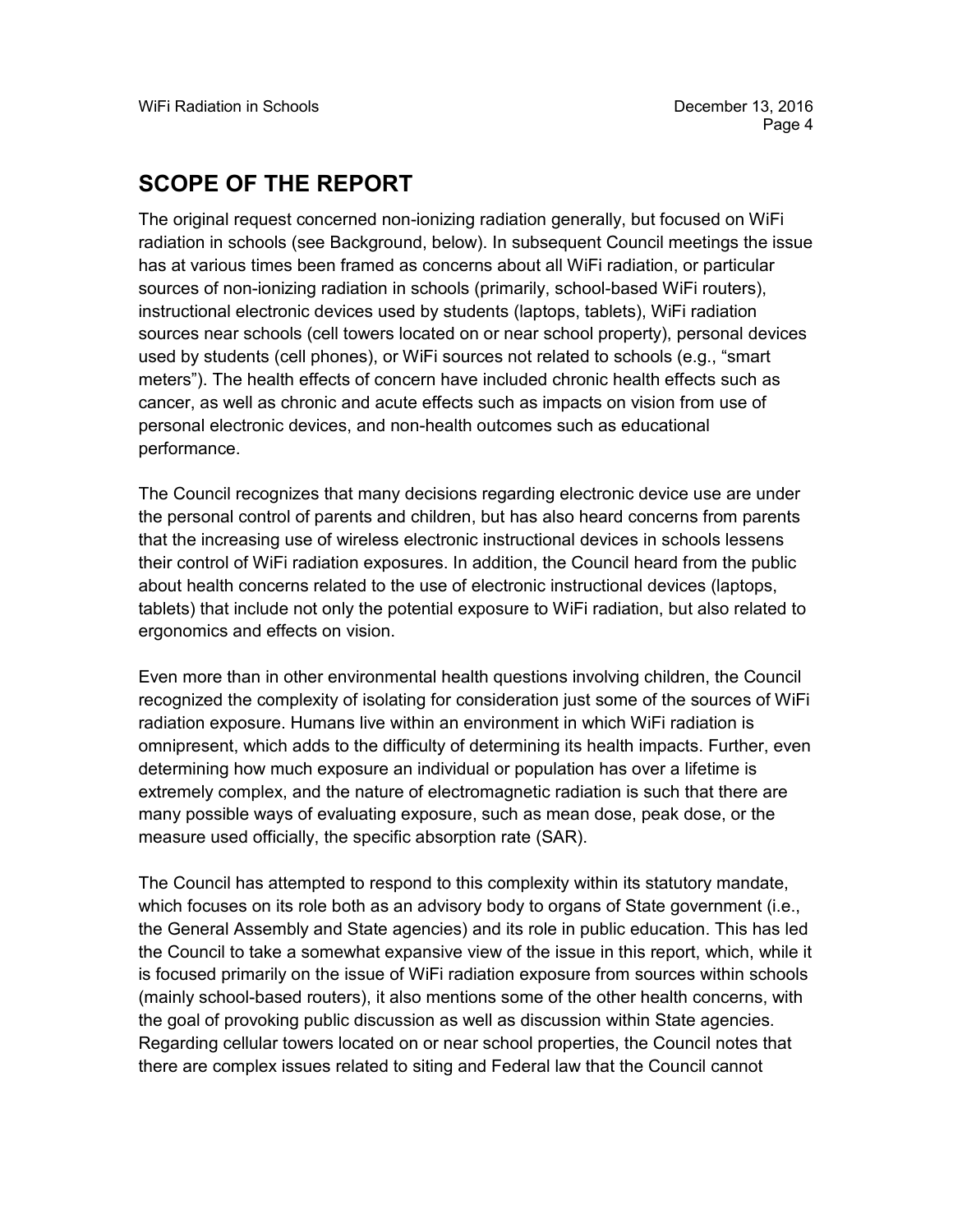address adequately in this report. The Council has also heard concerns expressed regarding WiFi exposures and sources outside of schools, such as so-called "smart meters." This report does not address those issues.

## **BACKGROUND**

#### *What exposures are linked to WiFi techology?*

"WiFi radiation" (WiFi), also referred to as radiofrequency radiation (RFR), is nonionizing radiation typically in the microwave frequencies of approximately 900 megahertz (million cycles/second, or MHz) to approximately 5 gigahertz (1,000 million cycles per second, or GHz). WiFi is used primarily for cellular telephones, local area networks (LANs), and other communications technologies. The primary bands used for WiFi are generally 2.4 GHz and 5 GHz.

WiFi radiation exposures are regulated by several agencies. The U.S. Federal Communications Commission (FCC) issues radiation exposure guidelines as specific absorption rates (SARs) for fixed antennas, hand-held cellular telephones, and personal communications services (PCS) devices.<sup>1</sup> These guidelines were last issued by the FCC in 1996. The U.S. Occupational Safety and Health Administration (OSHA) has established occupational exposure limits for microwave radiation.<sup>2</sup> The U.S. Food and Drug Administration (FDA) does not have standards for cellular telephones, but can take regulatory action if these devices are shown to have adverse health impacts. $3$ 

#### *What Health Outcomes Are Linked to Exposure?*

Some of the biological effects of WiFi radiation are well characterized. In particular, WiFi radiation is known to have thermal effects on tissues, due to the absorption of microwave RFR by water, which results in heating of the water. These thermal effects can be seen in a variety of tissues, and form the basis for most of the health standards that currently apply to WiFi radiation. There are also concerns about non-thermal effects, including cancer.

The Council's review included a wide variety of sources, including:

<sup>&</sup>lt;sup>1</sup> 47 Code of Federal Regulations § 1.1310, accessed 11/22/2016 at: <u>http://www.ecfr.gov/cgi-bin/text-</u><br>idx?SID=005<u>917bcee652d12d9ad4d725bf3e4d9&mc=true&node=se47.1.1\_11310&rgn=div8</u>.

<sup>&</sup>lt;sup>2</sup> See [https://www.osha.gov/SLTC/radiofrequencyradiation/standards.html.](https://www.osha.gov/SLTC/radiofrequencyradiation/standards.html)<br><sup>3</sup> See http://w<u>ww.fda.gov/Radiation-</u>

[EmittingProducts/RadiationEmittingProductsandProcedures/HomeBusinessandEntertainment/CellPhones](http://www.fda.gov/Radiation-EmittingProducts/RadiationEmittingProductsandProcedures/HomeBusinessandEntertainment/CellPhones/default.htm) [/default.htm.](http://www.fda.gov/Radiation-EmittingProducts/RadiationEmittingProductsandProcedures/HomeBusinessandEntertainment/CellPhones/default.htm)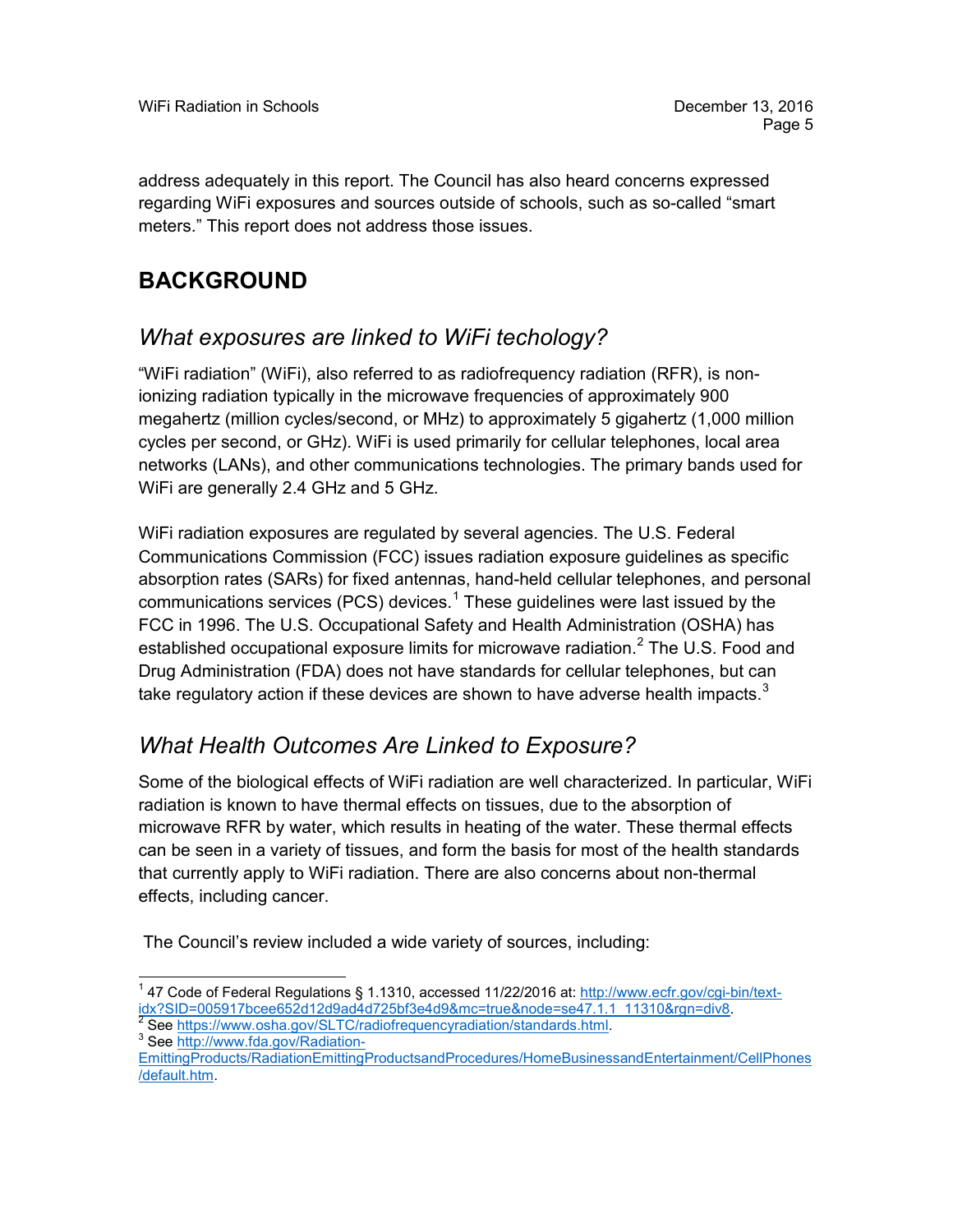- A literature review prepared by a graduate student at the University of Maryland School of Public Health as part of the student's Capstone project (Appendix B)
- A presentation prepared by a resident physician in the Johns Hopkins Preventive Medicine Residency Program (Appendix C)
- Public comments received during Council meetings, and emails received by the Council (Appendix D)

The Council heard from multiple sources about some of the organizations that have issued statements or findings relevant to children's health and RFR or WiFi. These include the World Health Organization's International Agency for Research on Cancer (IARC), which in 2011 classified radiofrequency radiation as a Class 2B (possible) human carcinogen, based on the evaluation of limited evidence for an association between cellular telephone use and the development of gliomas (a type of brain cancer) and acoustic neuromas.<sup>4</sup> These data are summarized in a 2013 IARC monograph on electromagnetic fields and cancer.<sup>5</sup>

In a May 19, 1999 letter to the National Toxicology Program of the National Institute for Environmental Health Science, the FDA nominated radiofrequency radiation emissions of wireless communications devices for study by the National Toxicology Program, due to concerns about potential long term health effects. $6$  This prompted a large multi-year exposure study by the National Toxicology Program (NTP), which released its preliminary findings in 2016.<sup>7</sup> These findings were released during the Council work group's evaluation, and have informed its recommendations. While the NTP study focused on cellular telephones, it was the largest animal study of its kind, and the preliminary findings were discussed by the work group and the Council. The Council also heard that, based in part on the preliminary findings of the NTP study and other evidence, a number of other organizations have formally requested that the FCC

 <sup>4</sup> *IARC classifies radiofrequency electromagnetic fields as possibly carcinogenic to humans.* IARC Press Release No. 208, May 31, 2011. Accessed November 26, 2016 at: http://www.iarc.fr/en/media-<br>centre/pr/2011/pdfs/pr208 E.pdf.

<sup>&</sup>lt;sup>5</sup> IARC Working Group on the Evaluation of Carcinogenic Risks to Humans, 2013. Non-ionizing radiation *part 2: Radiofrequency electromagnetic fields*. International Agency for Research on Cancer, vol. 102: Lyons, France.

 $6$  Letter of Willam T. Allaben, PhD, May 19, 1999: Accessed on November 15, 2016 at:<br>http://ntp.niehs.nih.gov/ntp/htdocs/chem\_background/exsumpdf/wireless051999\_508.pdf.

Report of Partial findings from the National Toxicology Program Carcinogenesis Studies of Cell Phone Radiofrequency Radiation in Hsd: Sprague Dawley® SD rats (Whole Body Exposure). Accessed November 25, 2016 at: [http://biorxiv.org/content/early/2016/06/23/055699.](http://biorxiv.org/content/early/2016/06/23/055699)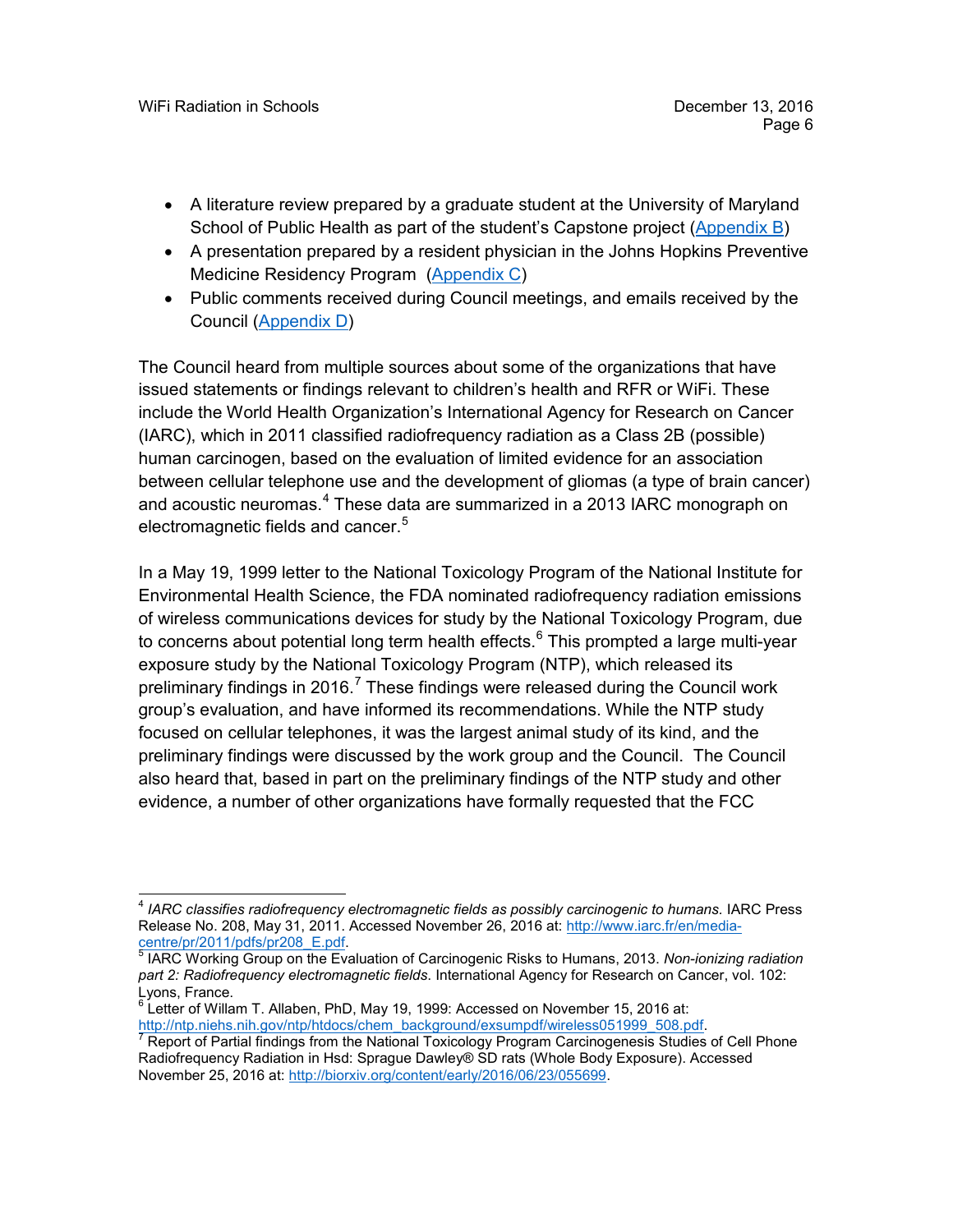reconsider its exposure standards, including the American Academy of Pediatrics  $(2013).<sup>8</sup>$ 

## **FINDINGS**

#### *Is the Federal Communications Commission radio-frequency energy exposure limit protective of children when it comes to WiFi exposures?*

Regarding the third question, the Federal Communications Commission (FCC) guidance is decades old and some groups have called for it to be updated to reflect current science and newer exposures, especially to children. The Council recommends that the Maryland Department of Health and Mental Hygiene ask the United States Department of Health and Human Services to **formally petition the FCC to revisit the exposure limit to ensure it is protective of children's health** and that it relies on current science.

#### *What are the policy options?*

There are a range of policy approaches to address environmental exposures: from adopting the precautionary principle to experimenting directly on humans. Below are some examples of policy approaches from around the world (more can be found at [http://www.parentsforsafetechnology.org/worldwide-countries-taking-action.html\)](http://www.parentsforsafetechnology.org/worldwide-countries-taking-action.html):

- In Massachusetts, the [Ashland Public School District r](http://ehtrust.org/first-us-public-school-district-limits-wi-fi-radiation-exposure-to-students-and-staff/)educes wireless radiation exposures through a "best practices for mobile devices".
- France banned WiFi in nursery schools and ruled that routers in schools for children up to 11 should be turned off when not in use for pedagogic purposes.
- In [Vitoria City, Spain c](http://www.elmundo.es/pais-vasco/2015/09/26/5606c8eaca4741a7658b4590.html)itizens will be informed of the location of wireless transmitters are in civic centers and municipal buildings.
- In [Israel, the Ministry Of Education i](http://cms.education.gov.il/EducationCMS/Applications/Mankal/EtsMedorim/3/3-6/HoraotKeva/K-2013-3-3-6-11.htm)ssued guidelines limiting WiFi in schools including.
	- Preschool through 2nd grade have banned the use of wireless networks.
	- A hard wired direct cable connection is required if the teacher has a computer in the class. Magnetic fields below 4MG are being reduced.
	- In third and fourth grade class internet is restricted to 3 hours per week.

 <sup>8</sup> Letter of Thomas K. McInerney, MD, FAAP, August 29, 2013: Accessed November 26, 2016 at: [https://ecfsapi.fcc.gov/file/7520941318.pdf.](https://ecfsapi.fcc.gov/file/7520941318.pdf)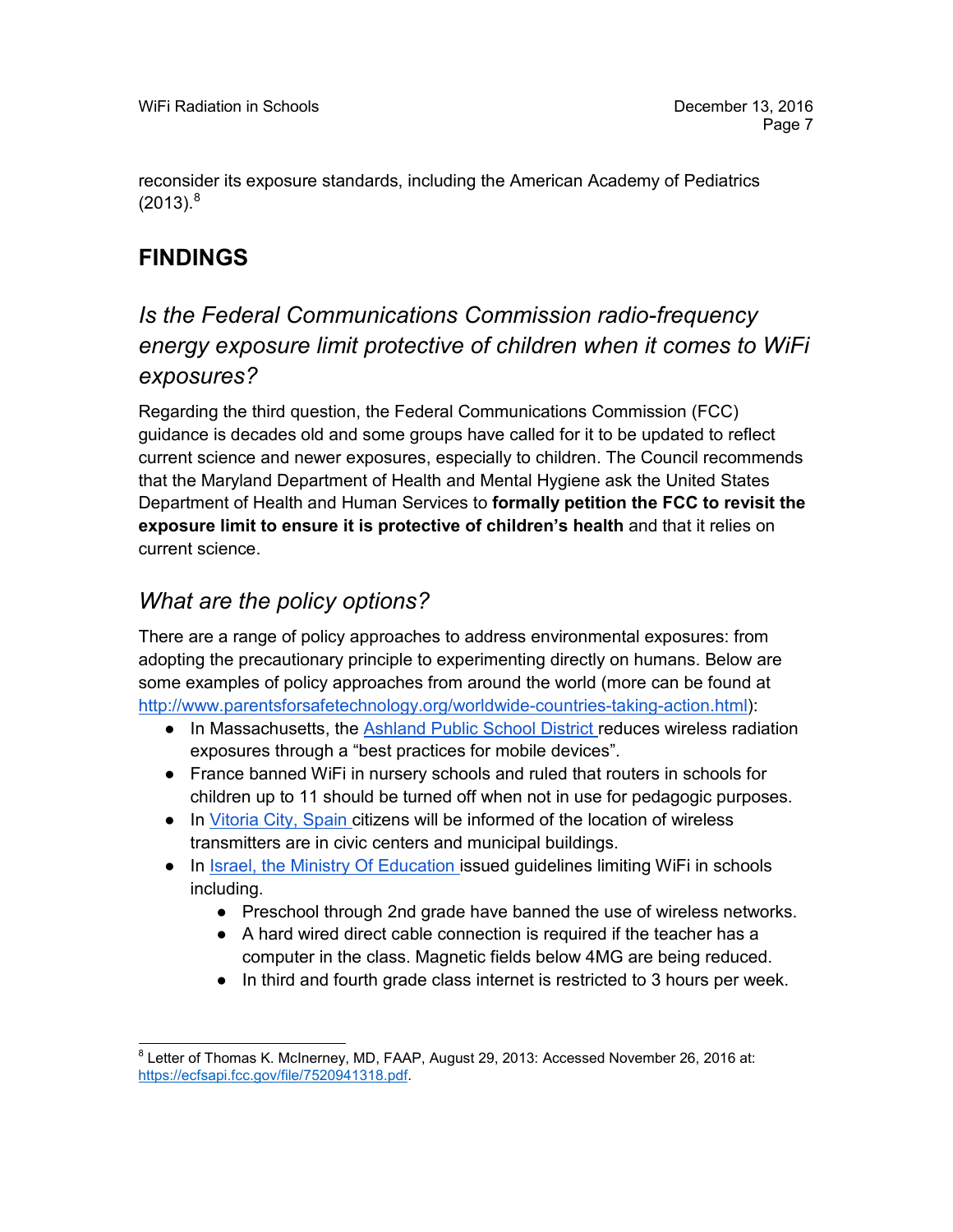• [The German Federal Ministry for Radiation Protection](http://translate.google.com/translate?hl=en&sl=de&u=http://www.icems.eu/docs/deutscher_bundestag.pdf&prev=/search%3Fq%3DThe%2BGerman%2BFederal%2BMinistry%2Bfor%2BRadiation%2BProtection%2B%255BDas%2BBundesamt%2Bf%25C3%25BCr%2BStrahlenschutz%255D%2Brecommends,%2Bthat%2Bin%2Bview%2Bof%2Bthe%2Bregulated%2Blimits%2Bsupplementary%2Bprecautionary%2Bmeasures%2Bsuch%2Bas%2Bwired%2Bcable%2Balternatives%2Bare%2Bto%2Bbe%2Bpreferred%2Bto%2Bthe%2BWLAN%2Bsystem%2BAlso%2Bthe%2Bquestion%2Babout%2Bthe%2Bage-dependent%2Benergy%2Babsorption%2Band%2Benergy%2Bdistribution%2Bhas%2Bnot%2Byet%2Bbeen%2Bsatisfactorily%2Banswered.%2BThis%2Bstatement%2Bled%2Bthe%2BBavarian%2BLandtag%2Bto%2Bissue%2Ba%2Brecommendation%2Bto%2Bschools%2Bin%2Bwhich%2Bthe%2Bschools%2Bare%2Bcalled%2Bupon%2Bto%2Bavoid%2BWLAN,%2Bif%2Bpossible.%26client%3Dfirefox-a%26hs%3DL7e%26rls%3Dorg.mozilla:en-US:official%26channel%3Dsb) states,"supplementary precautionary measures such as wired cable alternatives are to be preferred to the WLAN system."

### **RECOMMENDATIONS**

The literature review of exposures and health effects from WiFi prepared for the Council indicated that the research is still ongoing. While scientists work to answer questions about the impact of WiFi on children's health, the Council recommends limiting exposures as much as feasibly practical<sup>9</sup>, without negatively impacting education.

• The Council recommends that the Maryland Department of Health and Mental Hygiene ask the United States Department of Health and Human Services to formally petition the FCC to revisit the exposure limit to ensure it is protective of children's health and that it relies on current science.

The following recommendations are based on principles of industrial hygiene and occupational health. The Council also recommends that:

- The Maryland State Department of Education should recommend that local school systems:
	- Consider using wired devices.
		- Where classrooms have internet access with a wireless connection, WiFi can be turned off and wired local area network (LAN) can provide a reliable and secure form of networking for as many wireless devices as necessary without any microwave electromagnetic field exposure.
		- If a new classroom is to be built, or electrical work is to be carried out in an existing classroom, network cables can be added at the same time, providing wired network access with minimal extra cost and time.
	- Have children place devices on desks to serve as barrier between the device and children's bodies.
	- Locate laptops in the classroom in a way that keeps pupil heads as far away from the laptop screens (where the antennas are) as practicable.
	- Consider using screens designed to reduce eyestrain.
	- Consider using a switch to shut down the router when it is not in use.

<sup>&</sup>lt;sup>9</sup> Wifi in Schools Australia: Reducing EMR. [http://www.WiFi-in-schools-australia.org/p/blog-page\\_13.html.](http://www.wifi-in-schools-australia.org/p/blog-page_13.html)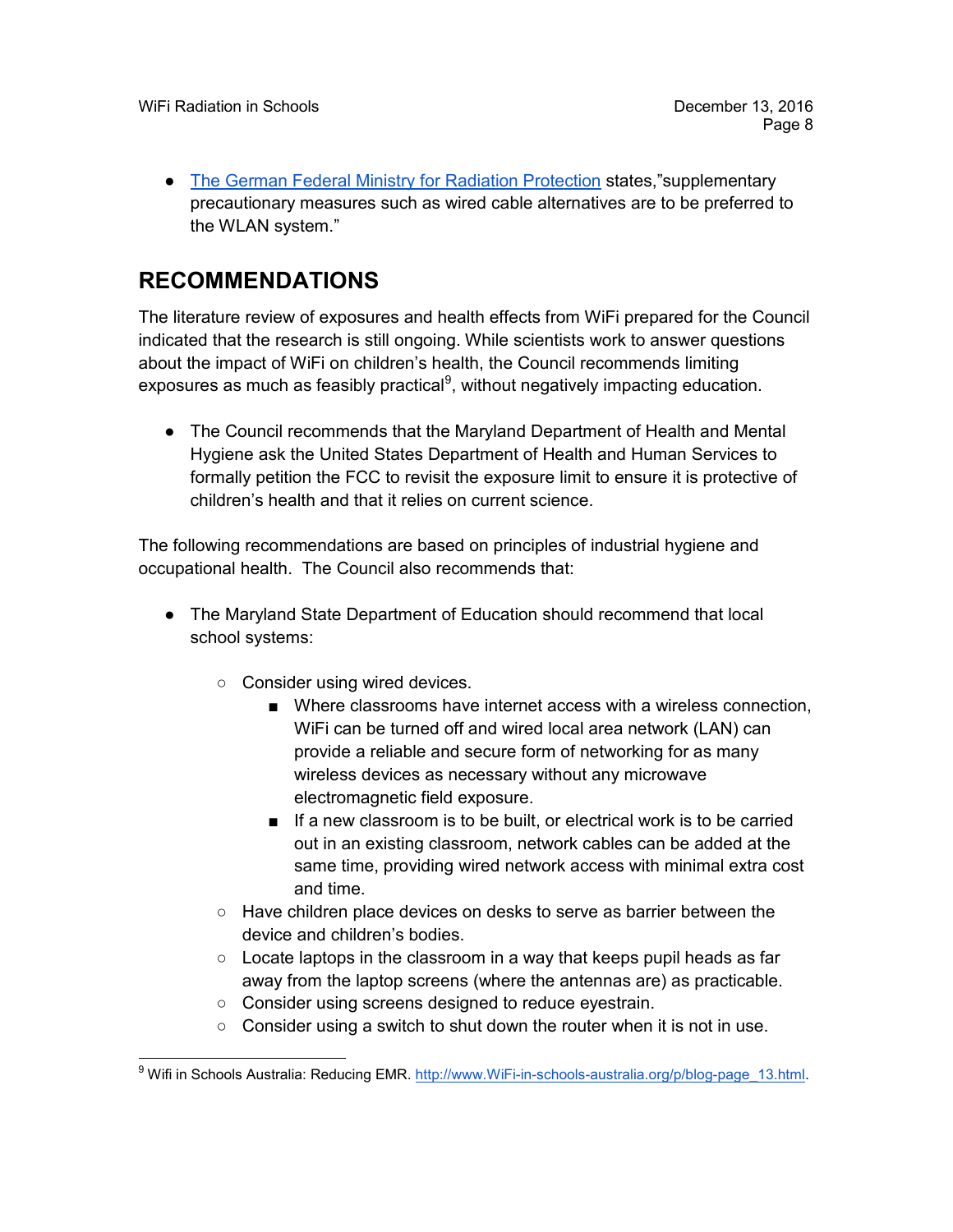- Teach children to turn off WiFi when not in use.
- Consider placing routers as far away from students as possible.
- Share this document with teachers and parents.
- The General Assembly should consider funding education and research on electromagnetic radiation and health as schools add WiFi to classrooms.
- The Maryland Department of Health and Mental Hygiene should provide suggestions to the public on ways to reduce exposure:
	- $\circ$  Sit away from WiFi routers, especially when people are using it to access the internet.
	- Turn off the wireless on your laptop when you are not using it.
	- Turn off WiFi on smartphones and tablets when not surfing the web.
	- Switch tablets to airplane mode to play games or watch videos stored on the device.
- This report should be posted on the Council website and shared with the:
	- United States Department of Health and Human Services
	- Federal Communications Commission
	- Maryland State Department of Education
	- Maryland General Assembly

### **CONCLUSION**

Many members of the public participated in Council meetings and contributed documentation relevant to these deliberations (Appendix B); we appreciate their input and dedication. While this report focused on WiFi radiation in schools, there are additional concerns about mobile phones and cell phone towers. CEHPAC plans to take a look at these broader issues over the next year.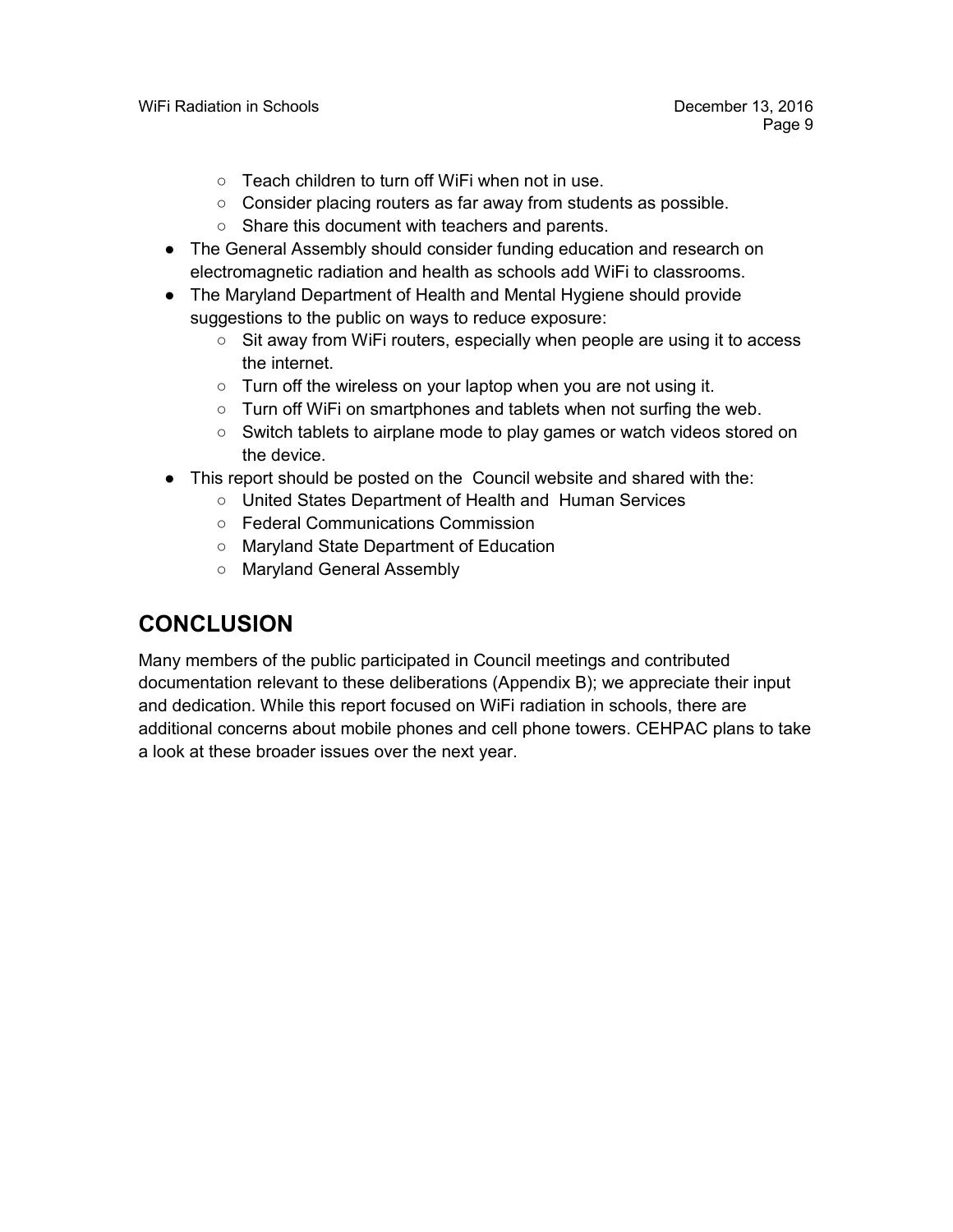## **APPENDIX A: Members of the Children's Environmental Health and Protection Advisory Council**

| <b>Name</b>               |                                                                                                                                            |
|---------------------------|--------------------------------------------------------------------------------------------------------------------------------------------|
|                           | Appointed by the Governor, representing the following:                                                                                     |
| Abney, Dr. Diana          | Maryland Association of County Officials                                                                                                   |
| Bishai, Dr. David         | Economist skilled in measuring the economic costs of illness and<br>the benefits of prevention                                             |
| Carrella, Veronika*       | Parent or guardian whose child has been clinically diagnosed as<br>having been exposed to                                                  |
| Diette, Dr. Gregory       | Representative from an academic institution who has expertise in<br>studying the impact of environmental exposures on childhood<br>disease |
| Gitterman, Dr. Benjamin*  | Licensed health care provider with expertise in the field of<br>children's environmental health                                            |
| Latshaw, Dr. Megan**      | Epidemiologist with expertise in children's environmental health                                                                           |
| Levy, Julian              | Representative of private industry representing the regulated<br>community                                                                 |
| Matsui, Dr. Elizabeth     | Licensed health care provider with expertise in the field of<br>children's environmental health                                            |
| Witherspoon, Nsedu*       | Environmental toxicologist with expertise in issues of importance<br>to children's environmental health                                    |
| Thomas, Benoy             | Maryland Commission on Environmental Justice and Sustainable<br>Communities                                                                |
|                           | <b>Appointed by:</b>                                                                                                                       |
| Church, Christina         | Special Secretary of the Governor's Office for Children                                                                                    |
| Del. Angela Angel         | Speaker of the House                                                                                                                       |
| Senator Guy Guzzone       | President of the Senate                                                                                                                    |
| Hofstetter, Rob           | Secretary of Agriculture                                                                                                                   |
| Mezu, Alicia              | Secretary of Education                                                                                                                     |
| <b>VACANT</b>             | Secretary of the Environment - Vice Chair                                                                                                  |
| Mitchell, Dr. Clifford    | Secretary of Health and Mental Hygiene - Chair                                                                                             |
| Stocksdale, Brandi        | Secretary of Human Resources                                                                                                               |
| Varney-Alvarado, Caroline | Secretary of Housing and Community Development                                                                                             |

\*WiFi work group member. \*\*Chair of WiFi work group.